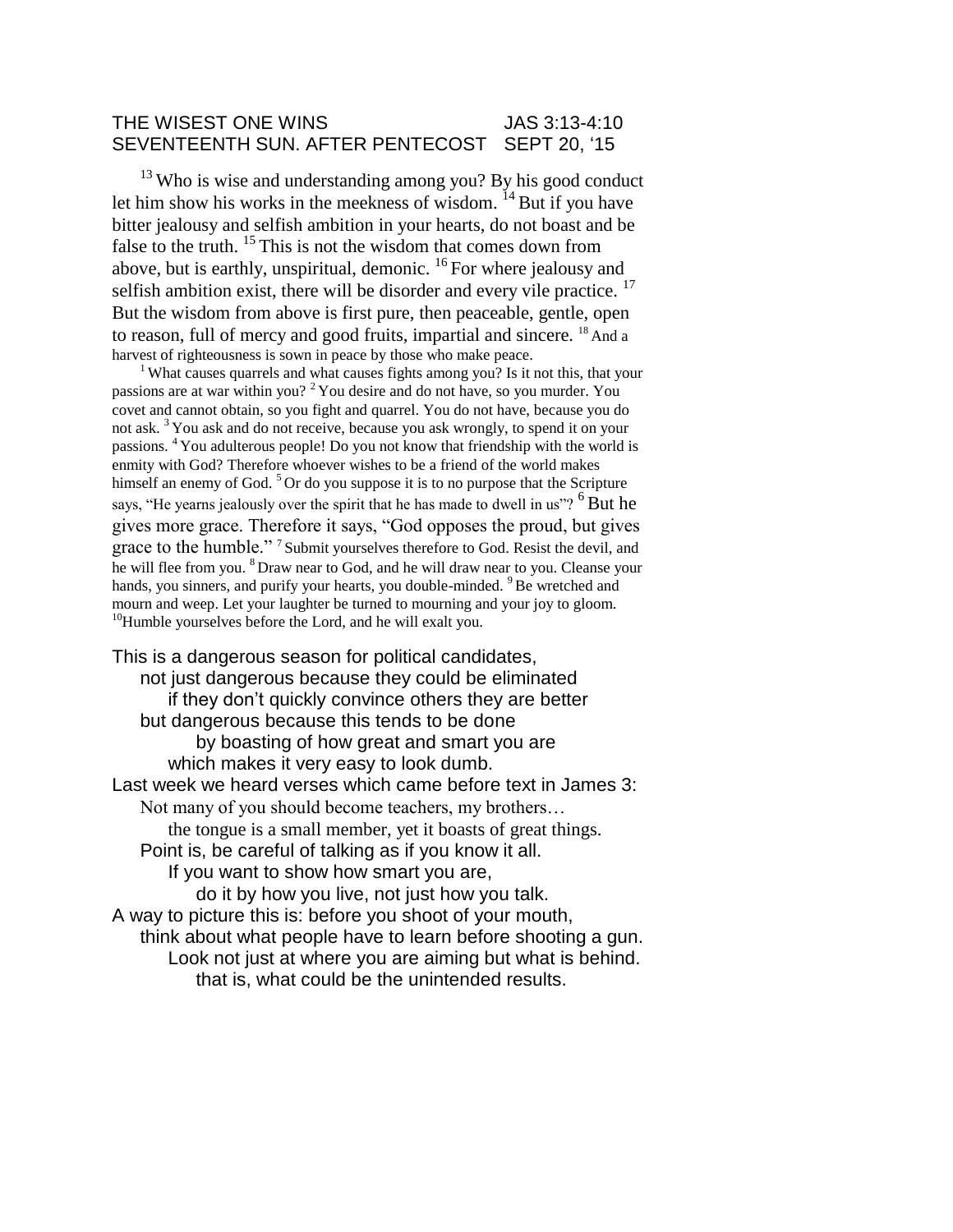## PROUD, PASSIONATE WISDOM LEADS TO FIGHTS WISDOM FROM ABOVE HUMBLY MAKES PEACE GOD'S WISDOM MAKES GOODNESS GROW

# PROUD, PASSIONATE WISDOM LEADS TO FIGHTS

 $14$  But if you have bitter jealousy and selfish ambition in your hearts, do not boast and be false to the truth.  $15$  This is not the wisdom that comes down from above, but is earthly, unspiritual, demonic.  $^{16}$  For where jealousy and selfish ambition exist, there will be disorder and every vile practice.

<sup>1</sup> What causes quarrels and what causes fights among you? Is it not this, that your passions are at war within you?  $2^2$  You desire and do not have, so you murder. You covet and cannot obtain, so you fight and quarrel. You do not have, because you do not ask. <sup>3</sup>You ask and do not receive, because you ask wrongly, to spend it on your passions. <sup>4</sup>You adulterous people! Do you not know that friendship with the world is enmity with God? Therefore whoever wishes to be a friend of the world makes himself an enemy of God.

People who accomplish great things, the winners in the world, often know just what they want and how to get it done. They tend to be passionate about their goals. One piece of advice for those who want to be successful is find what you are passionate about and focus on that. Effective spiritual leaders may be very passionate. But James says, just a minute, be careful about passion. Passionate feelings tend to be subjective, what feels good and right to me, which tends to be what feels good FOR me. watch out for selfishness that comes from my flesh. This is the standard of wisdom in this world, but James points out ways of world are at odds with God. friendship with the world is enmity with God. Which exposes that the mastermind planting the ideas is actually the devil who is so good at deceiving us into thinking what is bad is good. So, v. 15 says, such wisdom that knows how to get our own way is earthly, unspiritual and demonic, that is, coming from the devil, the world & our sinful self. The result is discord and disaster. First there is fighting of passions inside of ourselves.

I want this but I want that too, even if it is incompatible.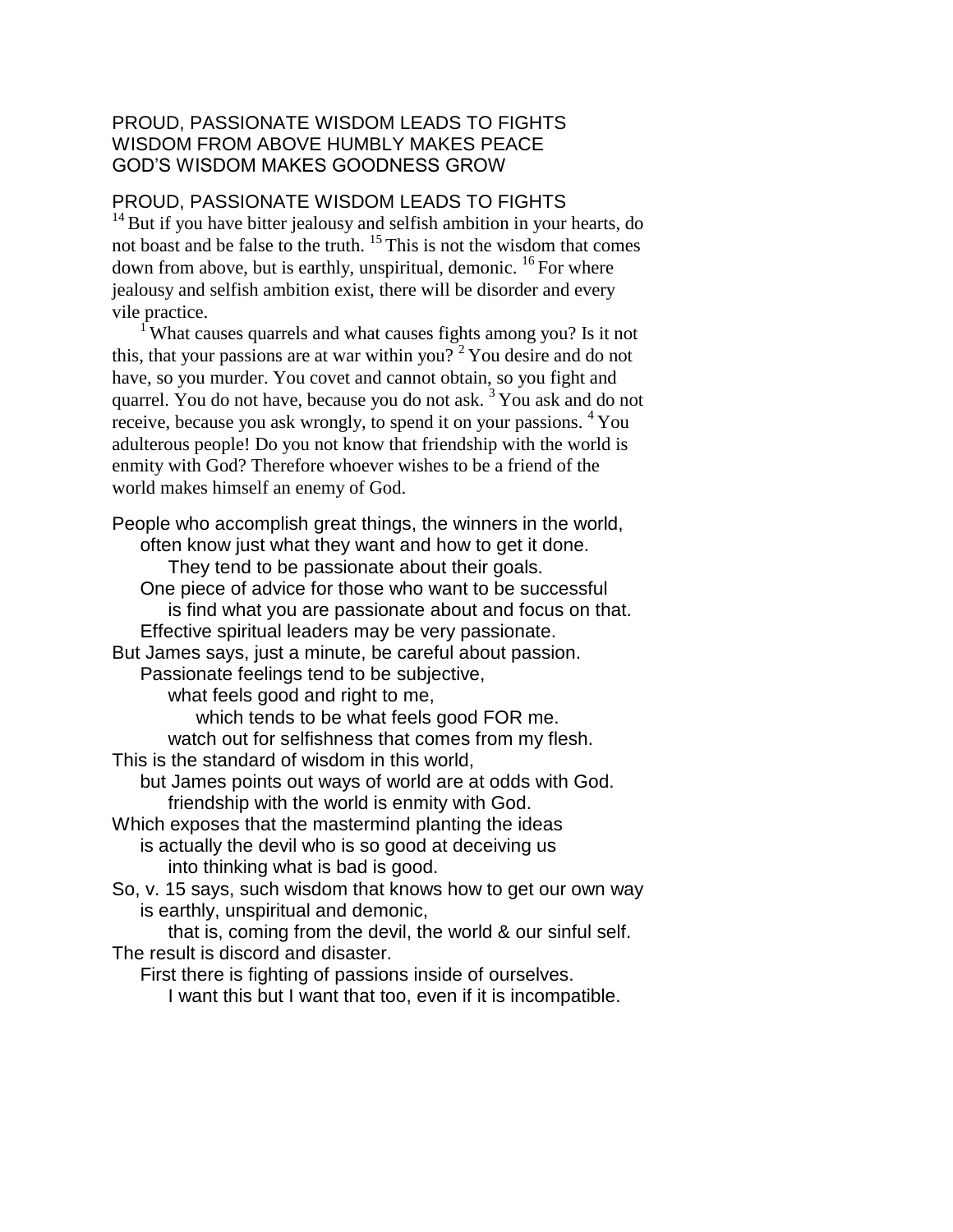Then there is fighting with God. Instead of praying "Thy will be done" it is "My will be done." which, of course, is not what happens. So we turn to others to get what we want but they have their own ideas of what they want so there are quarrels and fights about who gets their way and who gets the credit. and when we assume the end justifies the means there is disorder and every evil practice. And so our passion to get everyone to go along with our perfect plan just ends in chaos and disaster. This can be seen in world politics, on the local level, at work, in the church, among friends & in families. But, James says, there is another way to do things.

## WISDOM FROM ABOVE HUMBLY MAKES PEACE

 $13$  Who is wise and understanding among you? By his good conduct let him show his works in the meekness of wisdom.

 $17$  But the wisdom from above is first pure, then peaceable, gentle, open to reason, full of mercy and good fruits, impartial and sincere. <sup>18</sup> And a harvest of righteousness is sown in peace by those who make peace.

It takes a lot of smarts to know how to win a war.

But a war is not over until there is peace.

And it is a lot easier to win the war than win the peace. The wisest one is the one who can win the peace without waging the war.

Best way to get your way is to get other to think it is their idea. Is amazing what can be accomplished if it doesn't matter who gets the credit.

But James is saying real wisdom is not just finding a way to get my way peacefully, being open to reason, impartial, being able to come to mutual understanding rather than just pursuing my passions,

but actually being pure and sincere, full of mercy, genuinely caring about others rather than being selfish. Why should I humbly aim at what is good for others?

one reason is what is behind what I aim at, what results,

the harvest of righteousness that is sown in peace by those who make peace,

which is the best thing that can happen for me as well.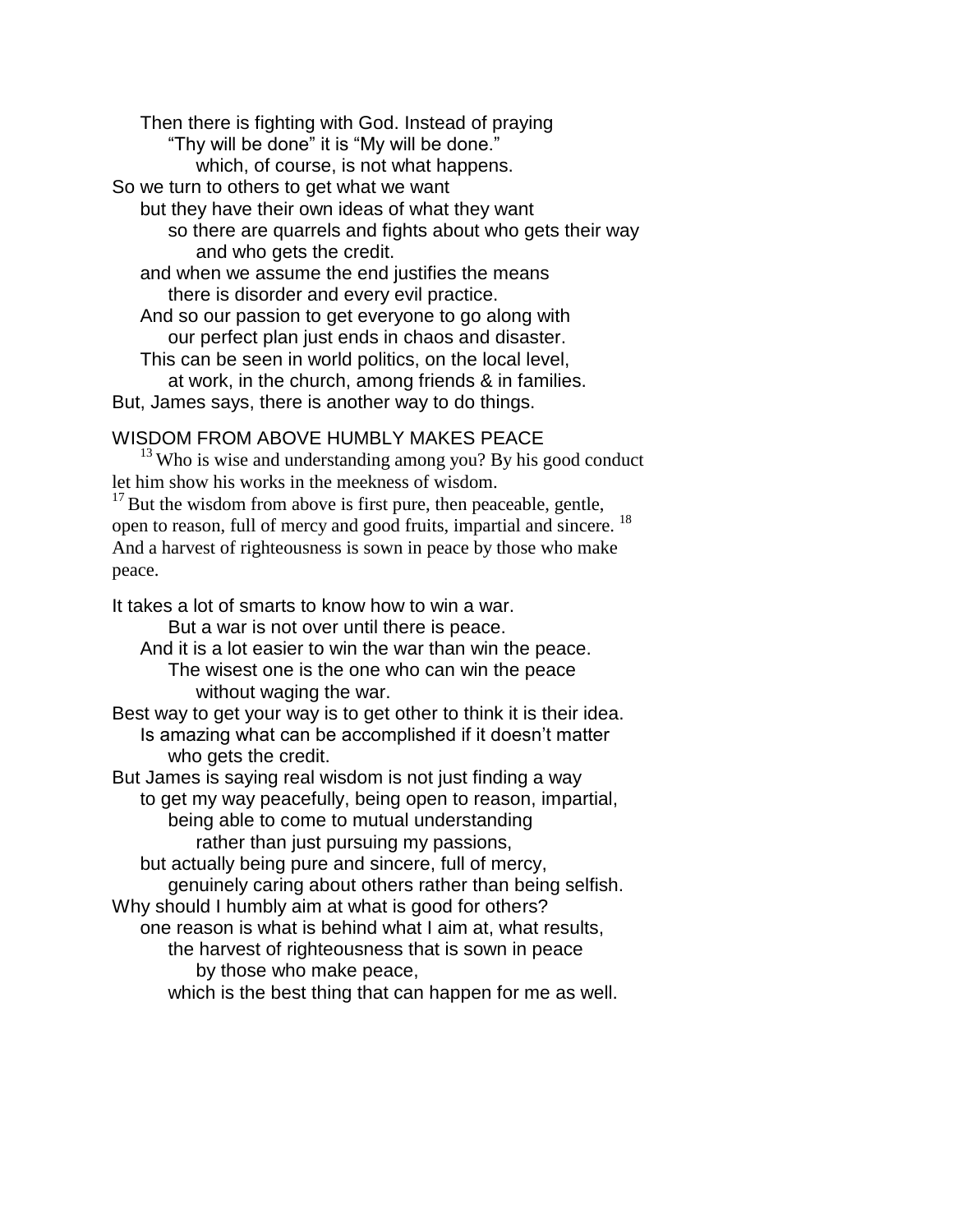This wisdom changes our hearts and our world

from being a battlefield of desires and wills

to being a fruitful field where what we all need grows. But this is very hard to do.

It is hard to see how being meek and gentle is a good plan for being sure I have the things I need

or even the truly good things I am passionate about. Is no guarantee pushy people who think they are so smart won't just try to take over.

This is why James says we must trust not just in our wisdom, even the wisdom that is truly good and pure,

but in the one who is the source of this wisdom which comes down from above.

# GOD'S WISDOM MAKES GOODNESS GROW

 $5$  Or do you suppose it is to no purpose that the Scripture says, "He yearns jealously over the spirit that he has made to dwell in us"? <sup>6</sup>But he gives more grace. Therefore it says, "God opposes the proud, but gives grace to the humble."<sup>7</sup> Submit yourselves therefore to God. Resist the devil, and he will flee from you. <sup>8</sup> Draw near to God, and he will draw near to you. Cleanse your hands, you sinners, and purify your hearts, you double-minded. <sup>9</sup>Be wretched and mourn and weep. Let your laughter be turned to mourning and your joy to gloom.  $^{10}$ Humble yourselves before the Lord, and he will exalt you.

In v. 14 James speaks against bitter jealousy & selfish ambition but in v. 5 he says God himself is Jealous.

Just like the conclusion of the commandments says Our God is a jealous God.

We have to understand what the word Jealousy means. Envy means wanting to get what belongs to another. Jealousy means wanting to keep what belongs to us.

Problem is we get jealous of what is not truly ours.

But God has a right to jealously want what belongs to him, which is especially us, & the spiritual life he has given us which he has put his Holy Spirit in us to preserve. Even though the world is at enmity with God,

God loves the world and wants to save it.

This is why he calls us to give up on ourselves

and humble ourselves before him.

to cleanse sinful hands by dropping selfish behavior and cleanse double minded hearts that even consider it.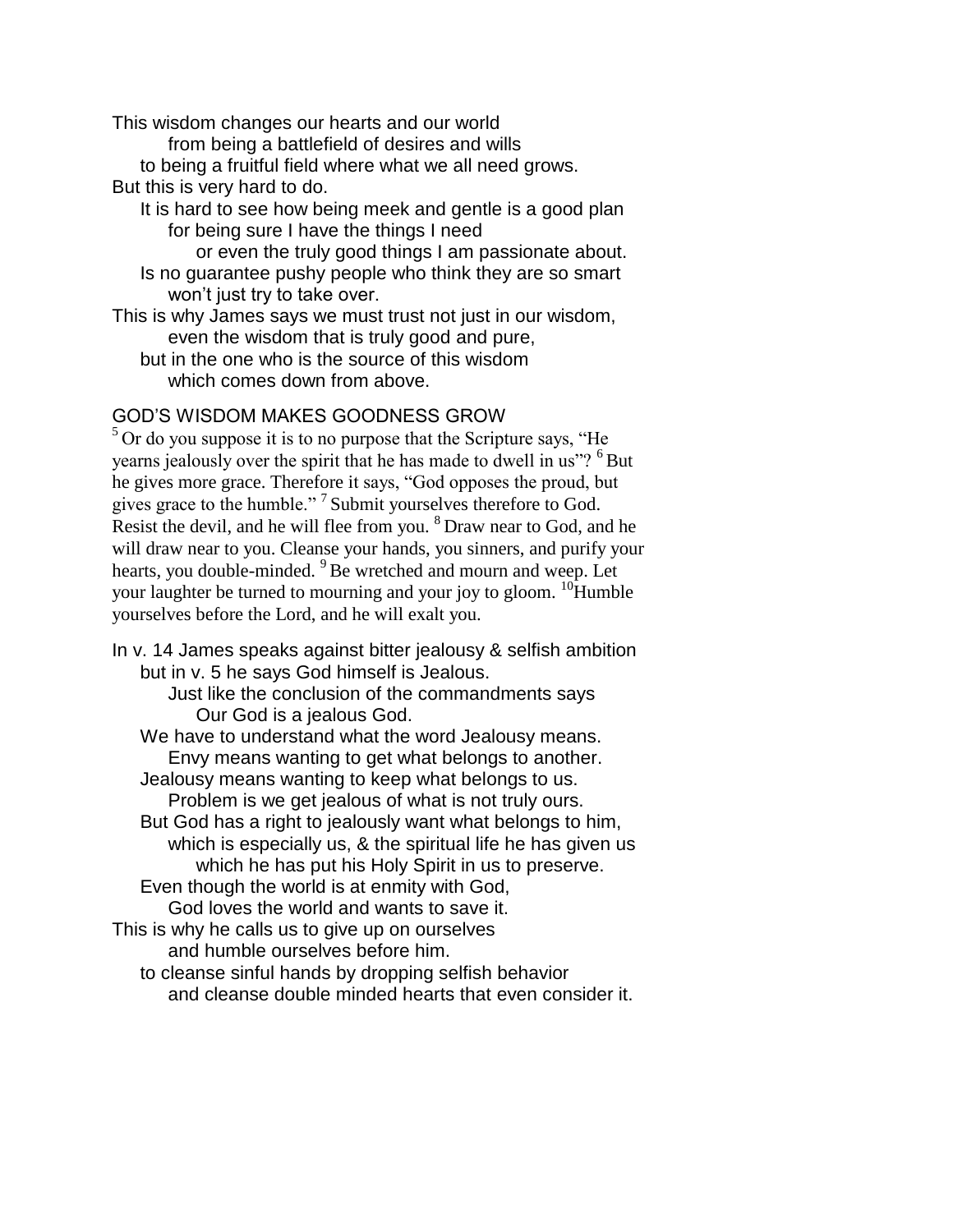This seems counterintuitive & foolish to the sinful nature but the Bible, which makes us wise for salvation through faith in Jesus, promises and shows that Jesus exalts the humble God gives grace to the humble, but the cause of the grace is Jesus who humbled himself. God has acted with perfect wisdom to fulfill his eternal plan. Jesus has come with perfect gentleness and mercy to win peace for us, a peace that passes understanding. He has overcome the devil, world and our sinful flesh by a different kind of passion, by submitting to God' will that he suffer and die in our place. He saves us not by first making us do what is right but by doing himself what is right and then giving us this righteousness by grace. The result is a harvest of the good fruits of righteousness in us, planted by the seed of God's word and watered by our baptisms. So that we have goodness and wisdom to boast about, not how great and smart we are, but how good and wise our gracious God is. PROUD, PASSIONATE WISDOM LEADS TO FIGHTS as trying to get what seems smart and right to us results in doing things all wrong. WISDOM FROM ABOVE HUMBLY MAKES PEACE as we focus not just on what we want or even just on what others want, but on what God wants for us. GOD'S WISDOM MAKES GOODNESS GROW God, in his infinite wisdom has sent Jesus to humble himself for us to give us his great grace so that we can reject what is earthly, unspiritual & demonic and humbly, by God's grace alone, receive his exalting to live in his peace forever.